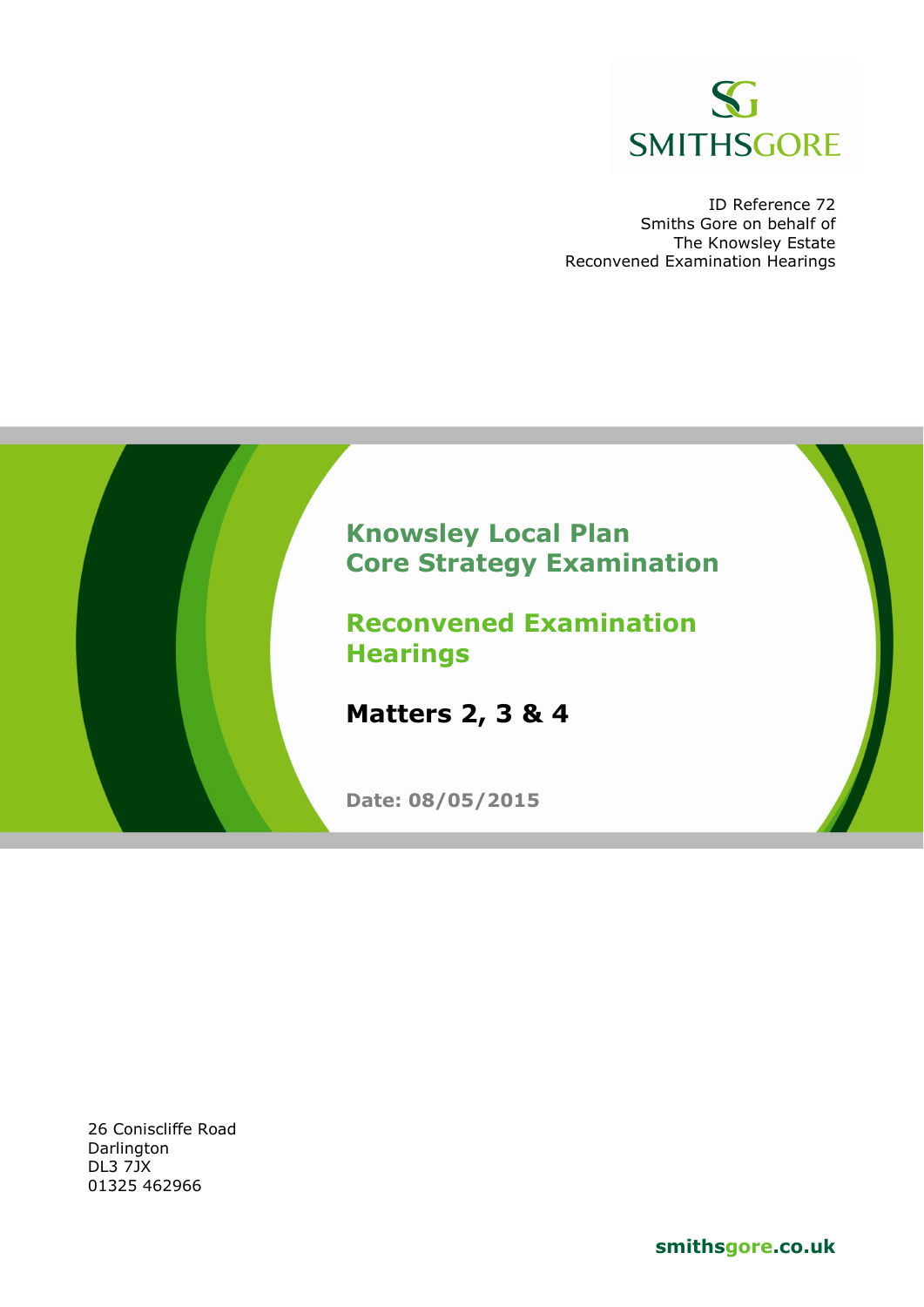#### **Knowsley Local Plan Core Strategy – Re-convened Examination Hearings**

These representations are submitted on behalf of The Knowsley Estate and are in response to the Submitted Knowsley Local Plan Core Strategy and matters arising since the July 2014 Hearings. The submitted representations seek to address the Matters and Issues identified by the examination Inspector as set out below.

Overall it should be noted that the Knowsley Estate broadly support the plan and its overall strategy and there is little difference between the Council views and that of our client.

The Knowsley Estate owns land within the Knowsley Local Plan area and there are three sites under the Estate's ownership which have been assessed and reviewed through the Council's Green Belt Technical Report. These sites have been assessed by the Council as being suitable for Green Belt release and future allocation and our client concurs with this view.

Our client is committed to bringing forward these development sites to support the housing and employment land needs of the borough and is pleased to be working with the Council to secure the delivery of these sites. The landowner envisages these sites will bring forward high quality and inclusive design as sustainable developments to the benefit of the area, its residents and visitors.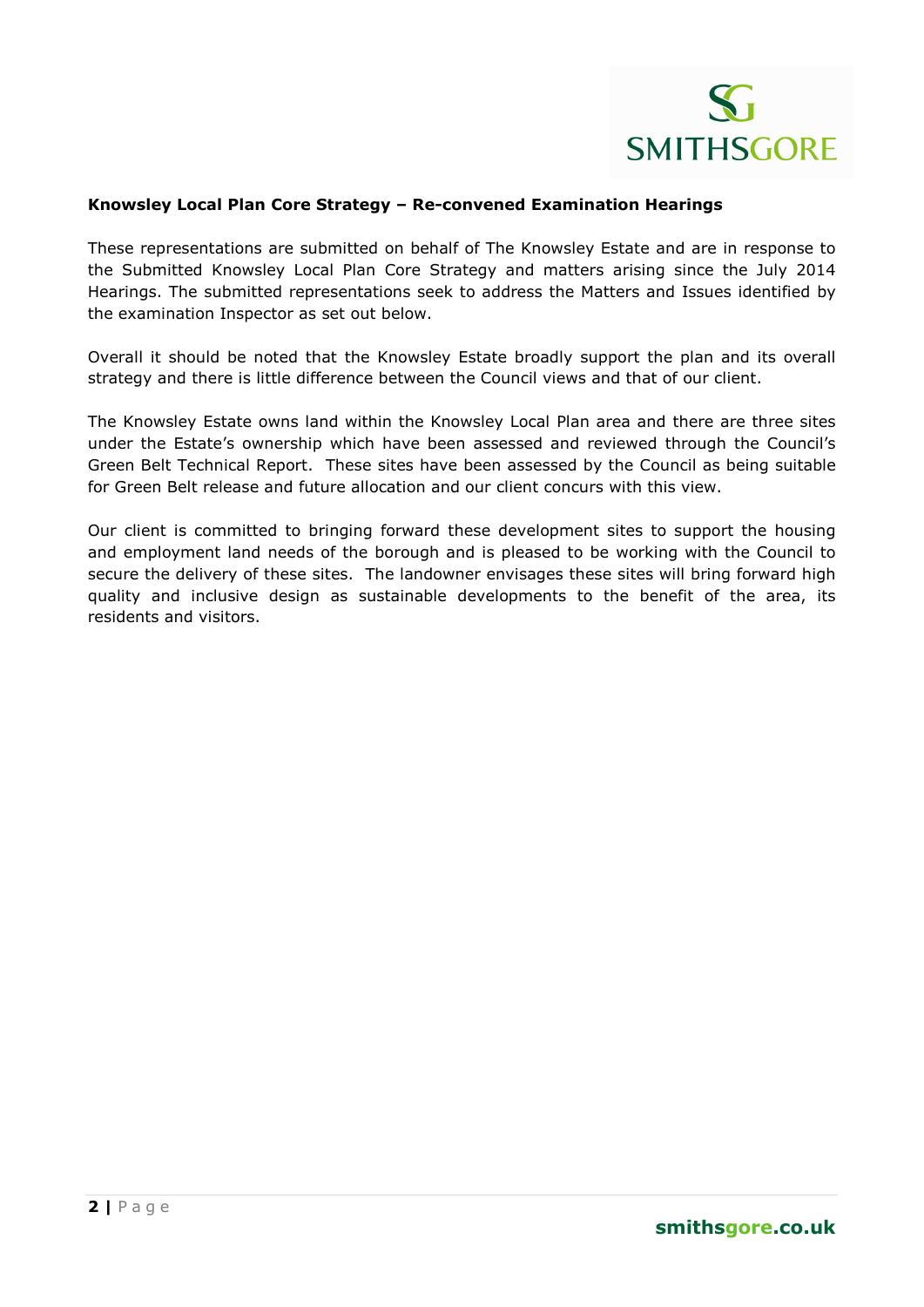

### **Matter 2: Legal Compliance and Procedural Matters**

*Issue 2.1: Is the Knowsley Local Plan: Core Strategy (KLPCS) in general accordance with the Statement of Community Involvement? Has the KLPCS emerged from an open and transparent process that demonstrates how and why the preferred strategy was selected, in consultation with the public and other stakeholders?* 

In preparing the KLPCS, the Council has needed by law to comply with the requirements of:

- The Town and Country Planning (Local Planning) (England) Regulations 2012, and preceding regulations published in 2004, 2008 and 2009; and
- The Knowsley Statement of Community Involvement (adopted by the Council in 2007).

The KLPCS has been prepared using four main consultation stages as follows:

- 1. "Issues and Options" consultation (from 27 November 2009 until 22 January 2010);
- 2. "Preferred Options" consultation (from 27 June until 5 September 2011)

3. "Proposed Submission" consultation (from 8 November until 21 December 2012); and

4. "Proposed Modifications" consultation (from 19 September until 14 November 2014).

The consultation methods used at different stages included several which specifically targeted individual areas of the Borough. These have included for example a series of drop in events in individual townships at Issues and Options, Preferred Options and Proposed Modifications stages.

It is therefore considered that the KLPCS is in general compliance with the Statement of Community Involvement and has emerged from an open and transparent process that demonstrates how and why the preferred strategy was selected, in consultation with the public and other stakeholders. It is therefore considered to be legally compliant and has followed the correct procedural matters.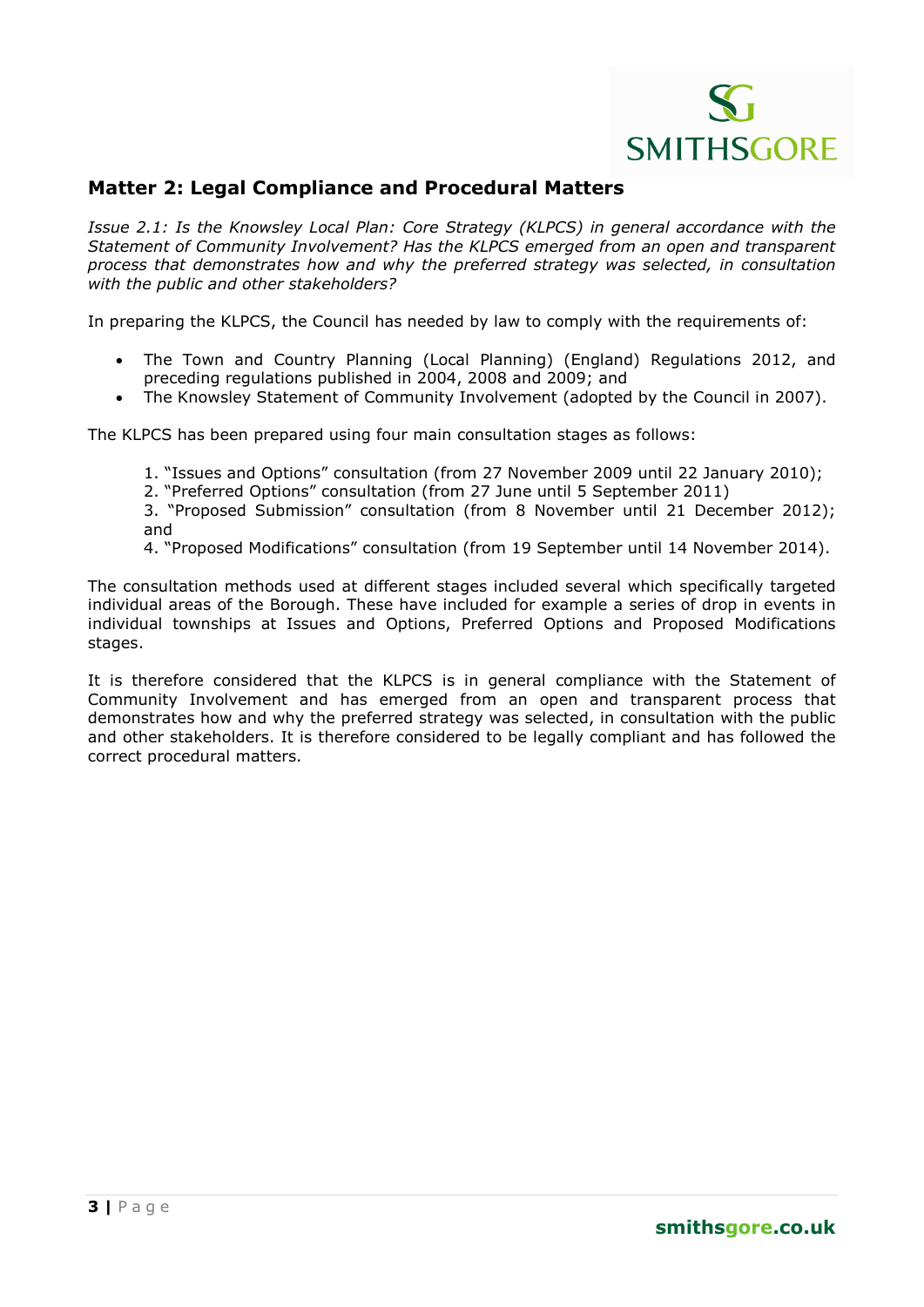

#### **Matter 3: Housing need and land supply assessments**

• *Issue: 3.1. What are the implications of the new household projections for the KLPCS, particularly in relation to the objectively assessed need for housing?* 

We continue to support the Council's focus on delivery of new homes to meet existing identified needs and demands, to retain existing residents and to attract more residents to the Borough.

The Government's official population and household projections are generally updated every two years to take account of the latest demographic trends. As set out in the National Planning Policy Guidance (NPPG - Reference ID: 2a-016-20150227), wherever possible, local needs assessments should be informed by the latest available information. The National Planning Policy Framework (NPPF) is clear that Local Plans should be kept up-to-date. A meaningful change in the housing situation should be considered in this context, but this does not automatically mean that housing assessments are rendered outdated every time new projections are issued.

On 27 February 2015 the Department for Communities and Local Government (DCLG) published 2012-based household projections for the period 2012-2037. Such projections are clearly only one element to be considered within the calculation of Objectively Assessed Housing Need (OAHN); however, we note that there has been a slight increase in respect of the new household projections for Knowsley up to 2037. This is an increase of approximately 2.65%. The identified increase in household projections confirms the trend on housing requirements and reinforces the continuing need to significantly boost housing development in line with the NPPF.

It is therefore considered that the increase in household projections reinforces the validity of the plan formulation and the essential requirement for allocating enough housing sites as part of this plan period to meet the OAHN need as well as safeguarding land for longer term development.

Notwithstanding this, if the Inspector considers that the annual delivery target should be amended (upwards) to reflect this new evidence then we will support the Inspectors finding and would like to work closely with the Council to ensure enough housing sites are brought forward to ensure that the Plan can be found sound.

• *Issue: 3.2. Are there other changes in the evidence base which materially affect the assessment of housing need, such as any update to the SHMA or changes in market signals?* 

As set out in the NPPG (Reference ID: 3-045-20141006), local authorities should prepare a Strategic Housing Market Assessment (SHMA) to assess their full housing needs. However, assessing need is just the first stage in developing a Local Plan. The SHMA should then inform a Strategic Housing Land Assessment (SHLAA) to establish realistic assumptions about the availability, suitability and the likely economic viability of land to meet the identified need for housing over the plan period.

Market signals should form part of the methodology when the Council objectively assesses the development needs in the area; however, it is not the only approach to objectively assessing housing need.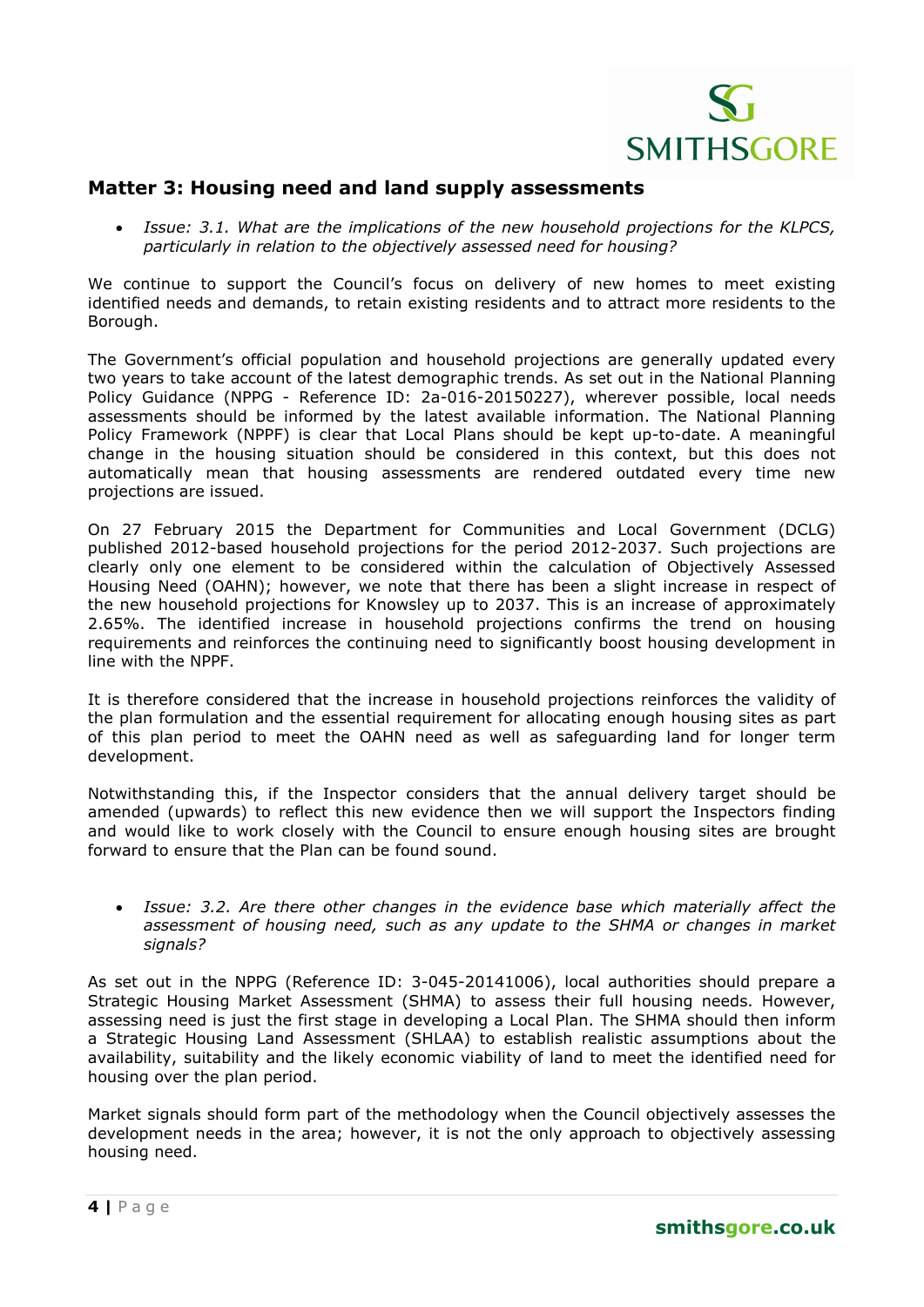

As set out in the NPPG, a worsening trend in any market signals will require upward adjustment to planned housing numbers compared to ones based solely on household projections. The Authority should plan positively to ensure that the housing need and demand is met during the Plan period.

At this stage, however, we do not consider that there have been any other recent changes in the evidence base which materially affects the assessment of housing need.

• *Issue: 3.3. Are there changes in the evidence base which materially affect the housing land supply assessment (e.g. any significant changes to the availability of housing land, updated data on residential density, revisions to the housing trajectory, etc.)? Does the latest information on housing land availability show any significant variation of recent trends?*

Whilst there has been a flurry of revisions to national planning guidance since the last set of hearing sessions in July 2014, it is considered that there have not been any significant changes to the evidence base which will materially affect the housing land supply assessment for the district.

We can confirm that the following sites within our client's ownership continue to be available for future development as part of this plan period or, in the case of the safeguarded land, available for development, if deemed necessary by the Council, post 2028:

- 1. Land at Knowsley Lane, Huyton a mixed use site allocation (which has interest from Persimmon Homes);
- 2. Land east of Knowsley Industrial and Business Park Employment allocation site; and,
- 3. Land at Knowsley Village a Safeguarded site for housing post 2028 if deemed necessary.
- *Issue: 3.4. What are the implications (if any) of the Ministerial Statements and PPG revisions for the KLPCS, particularly in relation to:*

#### *(a) development in the Green Belt*

As stated above, there has been a flurry of revisions to national planning guidance since the last set of hearing sessions in July 2014.

In the 'Planning Update March 2015' Written Ministerial Statement (25 March 2015), the Government continues to attach great importance to protecting the Green Belt. The fundamental aim of Green Belt policy is to prevent urban sprawl by keeping land permanently open; the essential characteristics of Green Belts are their openness and their permanence.

Unmet housing need (including for traveller sites) is unlikely to outweigh the harm to the Green Belt and other harm to constitute the "very special circumstances" justifying inappropriate development on a site within the Green Belt (NPPG Reference ID: 3-034- 20141006).

However, tight settlement limits throughout the district in the past have been a hindrance to development therefore leading to an undersupply of housing and an increase in out-migration. New housing and employment development in the Borough is essential to support the future vitality of the borough and this can only be delivered by releasing land from Green Belt. As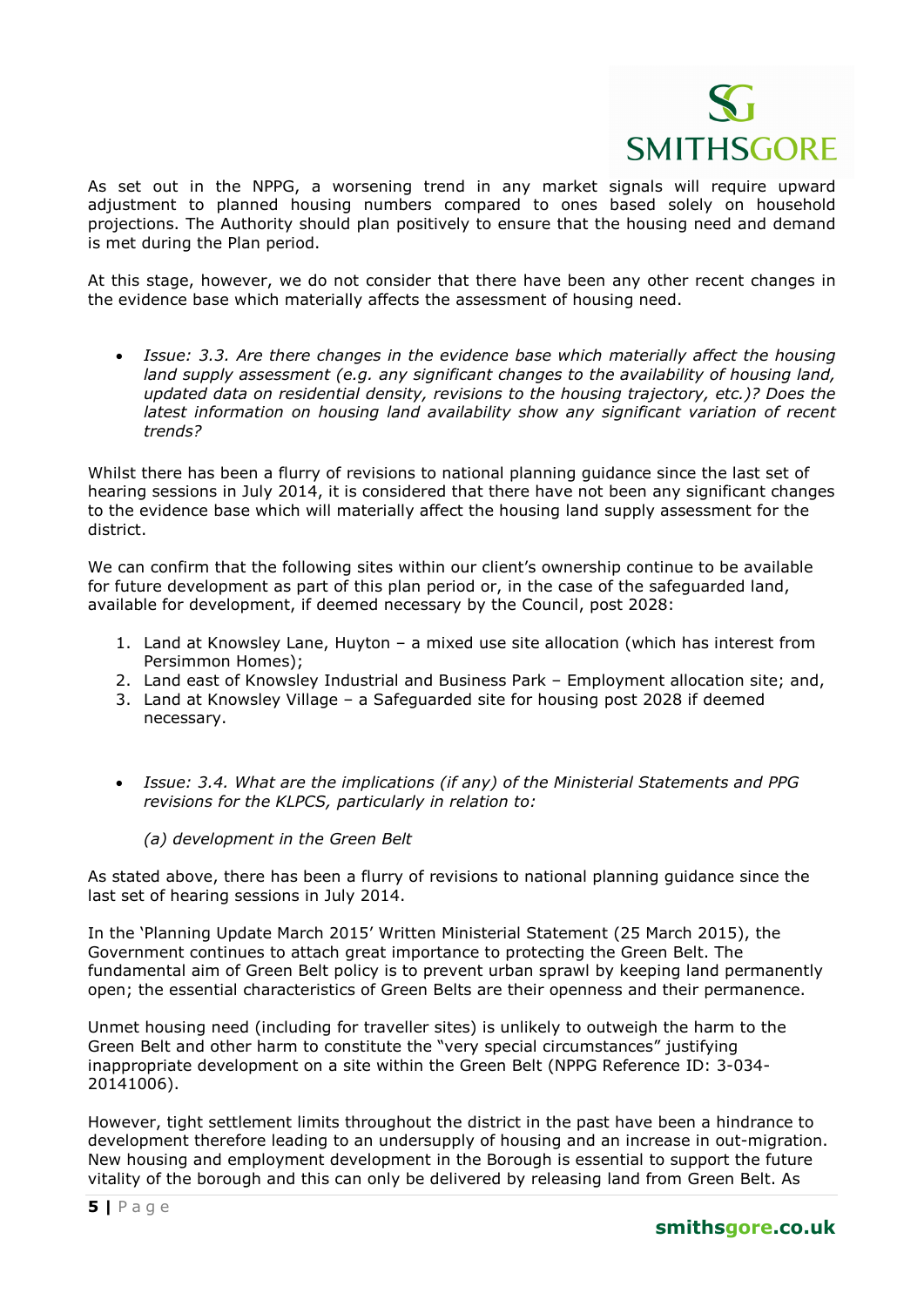such, as part of the KLPCS, the Council has undertaken a Green Belt review and proposed several sites to be deleted from the Green Belt and allocated for development to accommodate this need.

The NPPF and NPPG sets out clearly that Local Planning Authorities should look beyond the plan period when reviewing Green Belt boundaries. Once established, Green Belt boundaries should only be altered in exceptional circumstances, through the preparation or review of the Local Plan (NPPG Reference ID: 3-044-20141006). It is therefore essential that the Council identifies enough land for allocating housing and employment development up to 2028, but also safeguard land for possible development post the plan period in case there is still an identified need for further development. We therefore continue to support the Council's approach to the SUE sites and safeguarded land.

As the KLPCS looks to safeguard land at Knowsley Village it is considered that the revisions to Planning Practice Guidance does not change the plan but clearly emphasises the need to prepare for housing post plan period. It is therefore considered that the KLPCS has established its housing need and thoroughly undertaken a land supply assessment by undertaking a detailed Green Belt review and as such, the proposed allocations and safeguarded land is considered to fully comply with the NPPF and NPPG and all the recent changes to these documents since July 2014.

#### *(b) sustainable drainage systems*

Sustainable drainage systems are designed to control surface water run off close to where it falls and mimic natural drainage as closely as possible. They provide opportunities to:

- reduce the causes and impacts of flooding;
- remove pollutants from urban run-off at source; and
- combine water management with green space with benefits for amenity, recreation and wildlife

Further guidance on the planning considerations on sustainable drainage in relation to water supply and water quality set out in the NPPG.

The Written Statement made by the Secretary of State for Communities and Local Government (Mr Eric Pickles) on 18 Dec 2014 makes clear that the Government's expectation is that sustainable drainage systems will be provided in new developments wherever this is appropriate.

As such, the Government expects Local Planning Policy relating to major development (10 or more units) to ensure that sustainable drainage systems for the management of run-off are put in place, unless demonstrated to be inappropriate.

Generally, the aim should be to discharge surface run off as high up the following hierarchy of drainage options as reasonably practicable:

- 1. into the ground (infiltration);
- 2. to a surface water body;
- 3. to a surface water sewer, highway drain, or another drainage system;
- 4. to a combined sewer.

As set out in the NPPG, (Paragraph: 080 Reference ID: 7-080-20150323), particular types of sustainable drainage systems may not be practicable in all locations. It could be helpful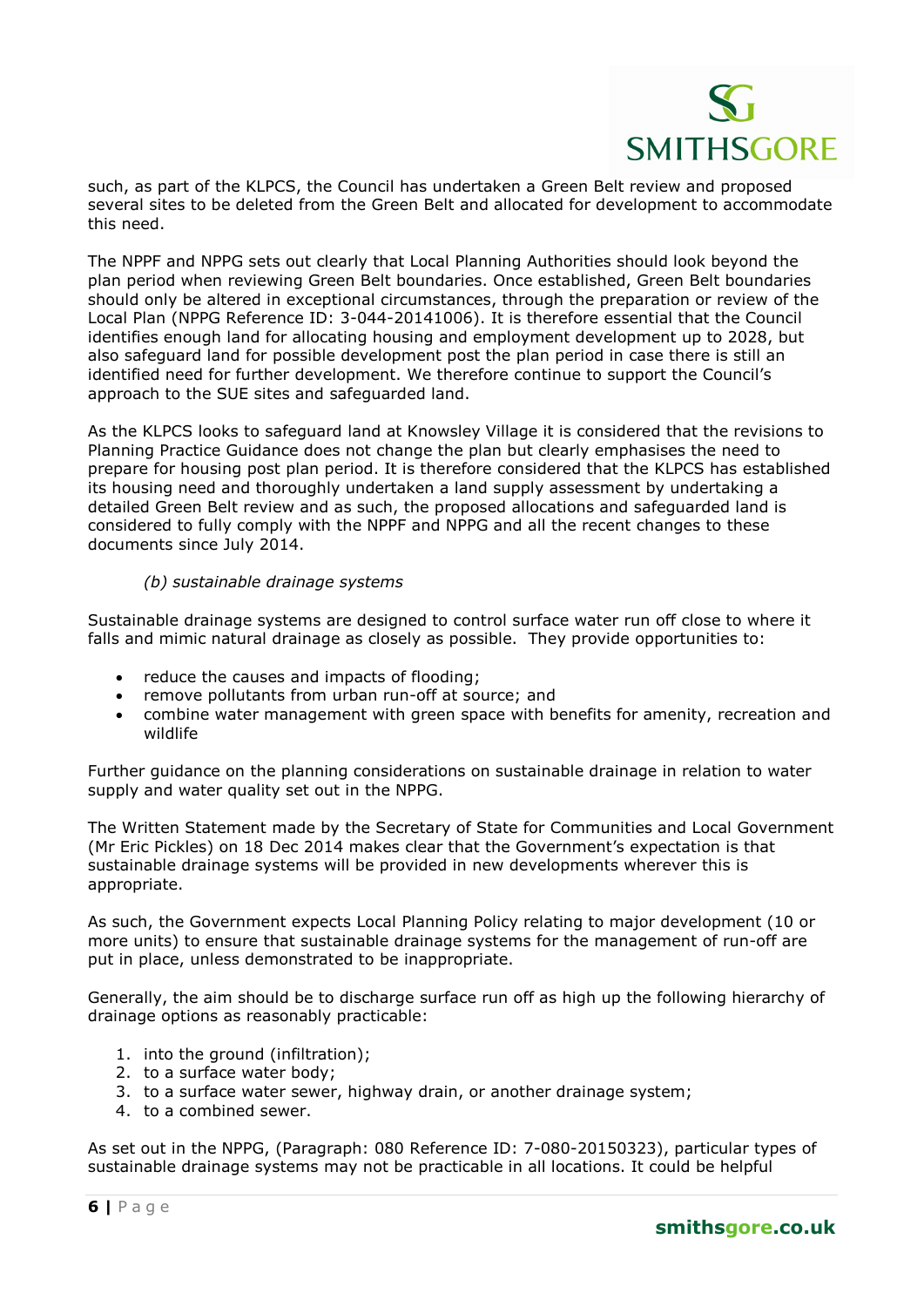therefore for local planning authorities to set out those local situations where they anticipate particular sustainable drainage systems not being appropriate. The Council may therefore wish to consider this further as part of the emerging Local Plan.

Where surface water or other local flood risks are likely to significantly affect a proposed development site, early discussions between the planning authority and the developer will help to identify the flood risk issues that the authority would expect to see addressed in the planning application and accompanying site-specific flood risk assessment (NPPG Reference ID: 7-045-20150323). However, information sought by the local planning authority should be no more than necessary, having regard to the nature and scale of the development concerned.

Furthermore, the technical standards provided by government, "Non-statutory technical standards for sustainable drainage systems", relate to the design, construction, operation and maintenance of sustainable drainage systems and have been published as guidance for those designing schemes. In terms of the overall viability of a proposed development, expecting compliance with the technical standards is unlikely to be reasonably practicable if more expensive than complying with building regulations (NPPG Reference ID: 7-083-20150323) – something for the Council to bear in mind in respect of future schemes.

Moreover, sustainable drainage systems are land hungry. Due to the amount of land which is required to accommodate onsite drainage systems it is important for the Council to acknowledge that to accommodate the necessary housing requirements, sometimes larger site boundaries are required to ensure that the technical requirements for such development (such as SuDS) can be accommodated onsite. Construction costs can include the opportunity cost of providing land for a drainage system above ground where the land utilised for the drainage system is not also utilised for another land use. Design costs also include the resulting maintenance and operation requirements arising from the design.

It is considered that the revision to the NPPG and additional Ministerial Statements does not significantly affect the KLPCA, however, does raise items for greater consideration when it comes to determining future planning applications; particularly in terms of viability and design requirements.

#### *(c) housing standards*

On 25 March 2015, as part of the Written Ministerial Statement the Government has created a new approach for the setting of technical standards for new housing. This rationalises the many differing existing standards into a simpler, streamlined system which will supposedly reduce burdens and help bring forward much needed new homes.

The new system will comprise new additional optional Building Regulations on water and access, and a new national space standard. This system complements the existing set of Building Regulations, which are mandatory.

It is vital, however, for the local planning authority to gather evidence to determine whether there is a need for additional standards in their area, and justify setting appropriate policies in their Local Plans, as it is essential that onerous requirements are not imposed on development scheme which could delay development or make them financially unviable.

Again, it is considered that the revision to the NPPG and additional Ministerial Statements does not significantly affect the KLPCA, however, does raise items for greater consideration when it comes to determining future planning applications; particularly in terms of viability and design requirements.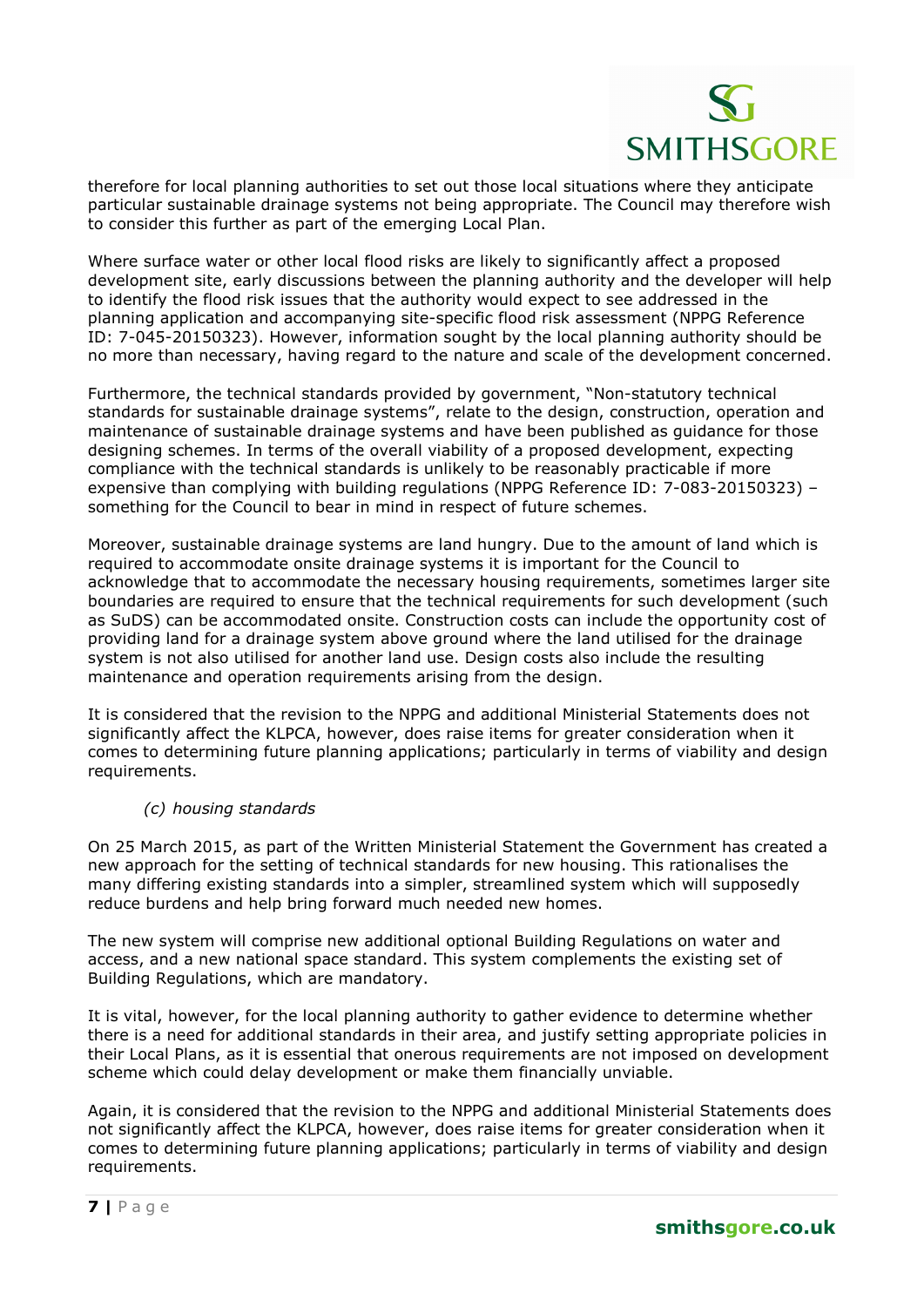#### *(d) affordable housing site-size thresholds*

National planning policy defines specific circumstances where contributions for affordable housing and tariff style planning obligations should not be sought from small scale and selfbuild development.

- Contributions should not be sought from developments of 10-units or less, and which have a maximum combined gross floor space of no more than 1000sqm (gross internal area).
- In designated rural areas, local planning authorities may choose to apply a lower threshold of 5-units or less in designated rural areas being areas as described under section 157 of the Housing Act 1985. No affordable housing or tariff-style contributions should then be sought from these developments. In addition, in a rural area where the lower 5-unit or less threshold is applied, affordable housing and tariff style contributions should be sought from developments of between 6 and 10-units in the form of cash payments which are commuted until after completion of units within the development.

As Policy CS15 'Delivering Affordable Housing' has a threshold of 15 units before development triggers an affordable housing requirement, it is considered that the Plan is still in line with national guidance. We therefore foresee no reason as to why the Plan could not be viewed sound in respect of this matter.

#### *(e) housing for older people*

Once an overall housing figure has been identified, plan makers will need to break this down by tenure, household type (singles, couples and families) and household size. This Council has undertaken this work when producing their SHMA.

The NPPG (Reference ID: 2a-021-20150326) states that plan makers should, as part of this process, therefore examine current and future trends of the proportion of the population of different age profile. The need to provide housing for older people is critical given the projected increase in the number of households aged 65 and over accounts for over half of the new households (Department for Communities and Local Government Household Projections 2013).

Older people have a wide range of different housing needs, ranging from suitable and appropriately located market housing through to residential institutions (Use Class C2). Many older people may not want or need specialist accommodation or care and may wish to stay or move to general housing that is already suitable, such as bungalows, or homes which can be adapted to meet a change in their needs. Local authorities should therefore identify particular types of general housing as part of their assessment.

However, with regard to housing types, although it is important to plan for a wide range of housing mix throughout the district to ensure that all needs are catered for, it can be unviable to dictate housing mix on smaller development sites and potentially lead to a site becoming undeliverable. Therefore, large scale developments being promoted should utilise the evidence provided by the SHMA, ensuring a mix of housing is being provided, - although should not be dictated by it - whilst allowing small housing sites to come forward independently as these sites can easily become unviable if too many onerous requirements and planning obligations are placed up on them.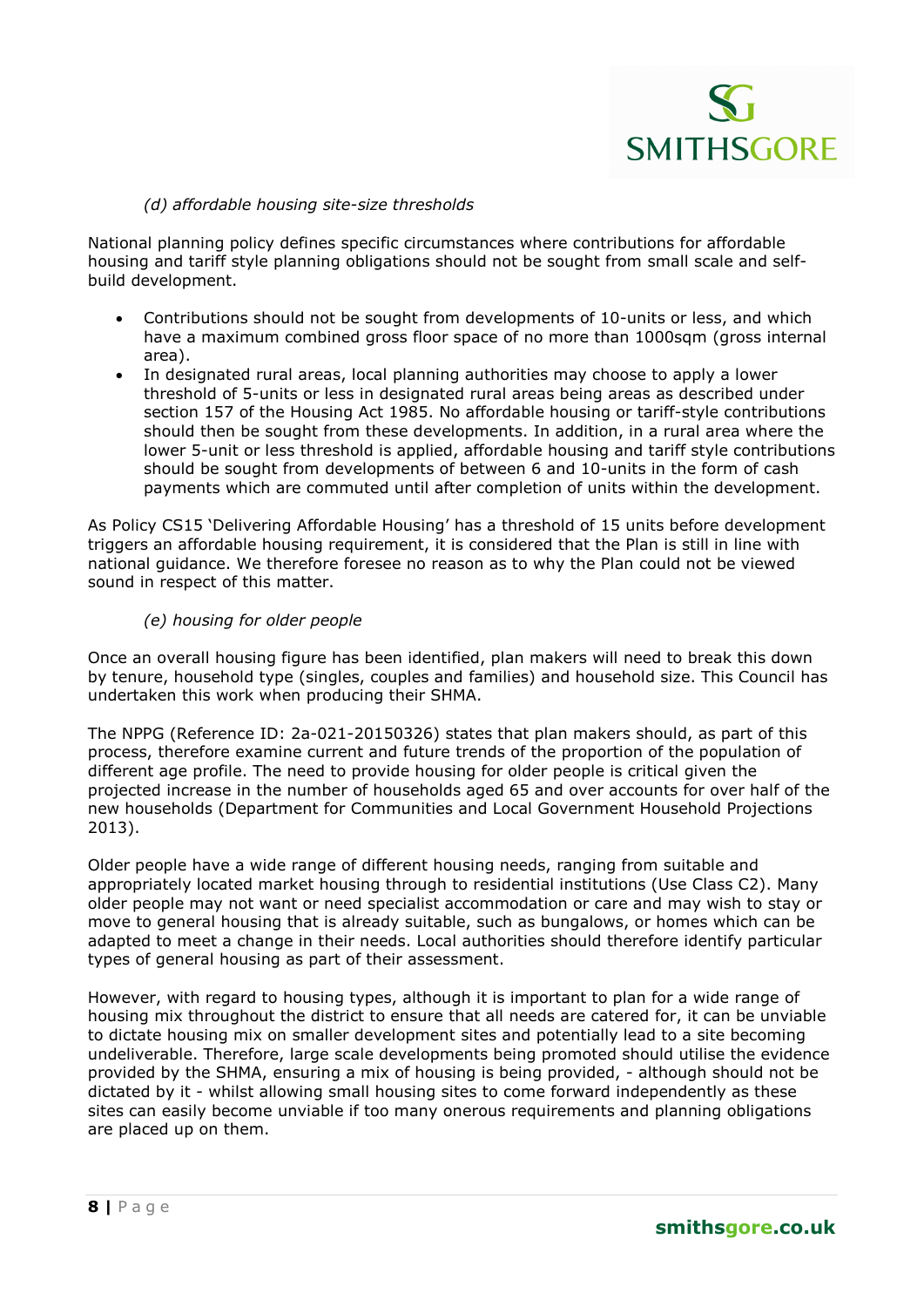Notwithstanding this, Local planning authorities should ensure that the policies in their Local Plan recognise the diverse types of housing needed in their area and, where appropriate, identify specific sites for all types of housing to meet their anticipated housing requirement. It is our view that Policy CS2 and Policy CS17 of the KLPCS already address this and as such, the Plan continues to remain in line with national policy and guidance.

We do note, however, that the PPG (Reference ID: 3-037-201503200 now states that in decision-taking, evidence that development proposals for accessible and manageable homes specifically for older people will free up under-occupied local housing for other population groups is likely to demonstrate a market need that supports the approval of such homes.

#### *(f) planning obligations*

Whilst we acknowledge that planning obligations assist in mitigating the impact of unacceptable development to make it acceptable in planning terms, as set out in the March 2015 revisions, the NPPG states that planning obligations may only constitute a reason for granting planning permission if they meet the tests that they are necessary to make the development acceptable in planning terms, directly related to the development, and fairly and reasonably related in scale and kind. These tests are set out as statutory tests in the Community Infrastructure Levy Regulations 2010 and as policy tests in the National Planning Policy Framework (NPPG Reference ID: 23b-001-20150326). Planning obligations must be fully justified and evidenced.

The terms of commuted contributions should form part of the discussions between a developer and a local planning authority and be reflected in any planning obligations agreement. Agreements should include clauses stating when the local planning authority should be notified of the completion of units within the development and when the funds should be paid. Both parties may wish to use the issue of a building regulations compliance certificate (called a completion certificate when given by a local authority and a final certificate when given by an approved inspector) as a trigger for payment (NPPG Reference ID: 23b-019-20141128).

Policies for seeking planning obligations should be set out in a Local Plan. As stated in the NPPG (Reference ID: 23b-003-20150326) supplementary planning documents should not be used to add unnecessarily to the financial burdens on development and should not be used to set rates or charges which have not been established through development plan policy. The Council therefore need to make note of this in respect of Policies CS7, CS15, CS17, CS19 CS21, CS22 and CS27.

Please also see our comment above regarding affordable housing site-size thresholds which also relates to planning obligations.

Notwithstanding this, it is considered that the revision to the NPPG and additional Ministerial Statements do not significantly affect the KLPCA, however, they do raise items for greater consideration when it comes to determining future planning applications; particularly in terms of viability and design requirements.

#### *Issue: 3.5. Are there any other new matters relevant to the KLPCS?*

It is considered that there are no additional matters arising following these Reconvened Examination Hearings.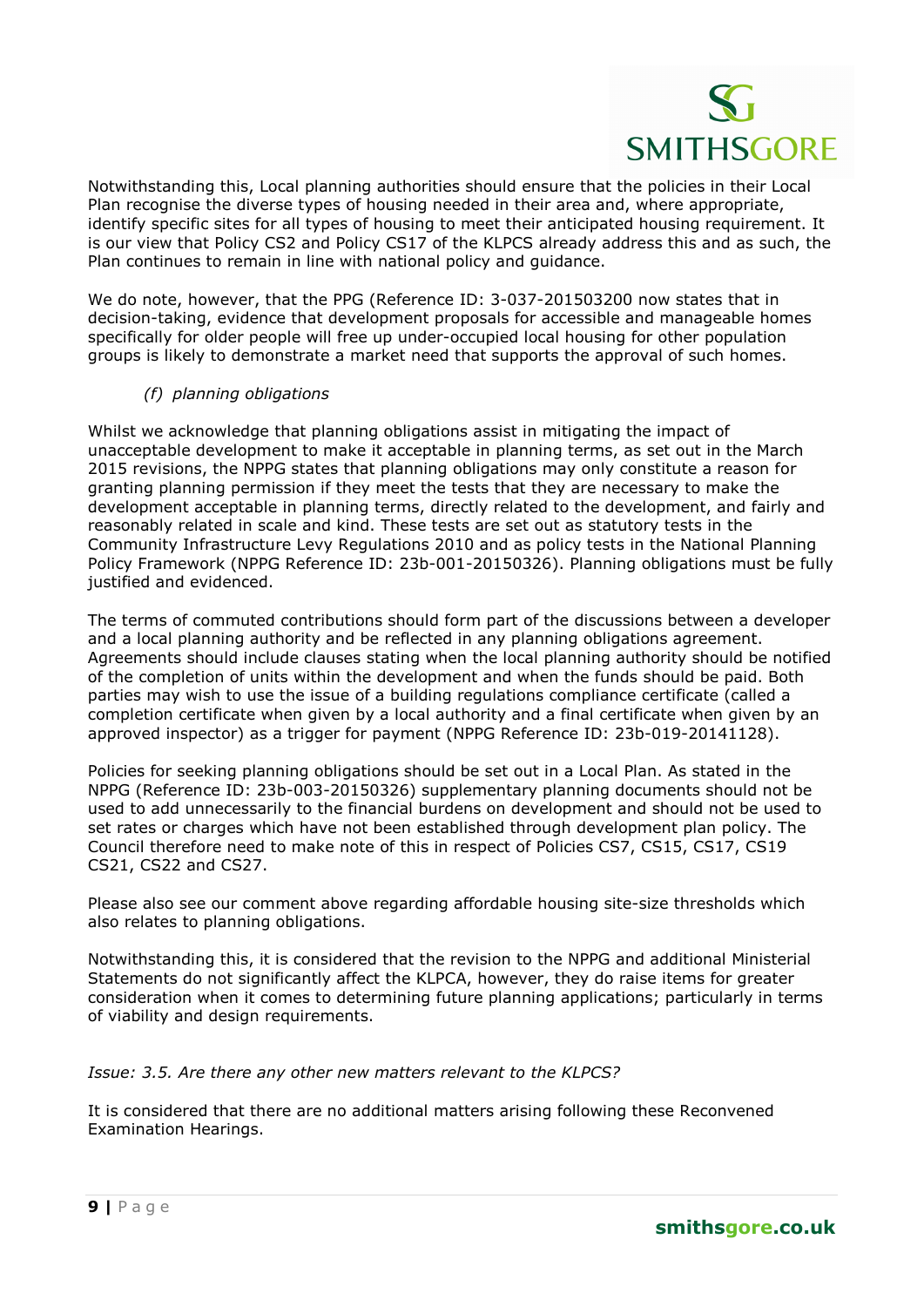

### **Matter 4: Response to Consultation on Main Modifications**

#### Safeguarded land at Knowsley Village

*Matter 4.1: Having regard to emerging matters including revisions to PPG relating to Green Belt protection, new household projections, evidence of increased densities on certain housing sites, and so on, and in light of recent substantial public opposition, is the proposal to safeguard land at Knowsley Village for housing development beyond the Plan period necessary and does it satisfy the exceptional circumstances test of national policy?* 

Green Belt boundaries differ from other aspects of the Plan in that they are intended to be as permanent as is possible and therefore are not subject to review within or at the end of the Plan period but are intended to remain unchanged for a period in excess of the life of the Plan.

Safeguarded land comprises areas and sites which may be required to serve development needs in the longer term, i.e. well beyond the plan period. It should be genuinely capable of development when needed. As required therefore by the NPPF and NPPG, Local Planning Authorities should look beyond the plan period when reviewing Green Belt boundaries.

Once established, Green Belt boundaries should only be altered in exceptional circumstances, through the preparation or review of the Local Plan. It is therefore considered that the inclusion of safeguarded land as part of the emerging Local Plan is a positive approach to the Plan and this approach is needed to ensure that land supply for housing and employment meets the short and long term needs and that a satisfactory supply is subsequently maintained. The identification of safeguarded sites will ensure that the revised Green Belt boundaries will endure and will prevent future incremental amendments over the longer period in accordance with the NPPF (paragraph 83).

As stated above, the NPPF and NPPG sets out clearly that Local Planning Authorities should look beyond the plan period when reviewing Green Belt boundaries. Once established, Green Belt boundaries should only be altered in exceptional circumstances, through the preparation or review of the Local Plan (NPPG Reference ID: 3-044-20141006). It is therefore essential that the Council identifies enough land for allocating housing and employment development up to 2028, but also safeguard land for possible development post the plan period in case there is still an identified need for further development. We therefore continue to support the Council's approach to the SUE sites and safeguarded land.

As the KLPCS looks to safeguard land at Knowsley Village it is considered that the revisions to Planning Practice Guidance do not change the plan but clearly emphasise the need to prepare for housing post plan period. It is therefore considered that the KLPCS has established its housing need and thoroughly undertaken a land supply assessment by undertaking a detailed Green Belt review and as such, the proposed allocations and safeguarded land is considered to fully comply with the NPPF and NPPG and all the recent changes to these documents since July 2014.

In conclusion, having regard to the emerging matters, including revisions to the PPG relating to Green Belt protection, new household projections and so on, notwithstanding the public opposition, we continue to support the Councils proposition regarding safeguarded land and confirm that the safeguarded land at Knowsley Village for housing development beyond the plan period is in accordance with national planning policy and guidance and it satisfies the exceptional circumstances test of national policy.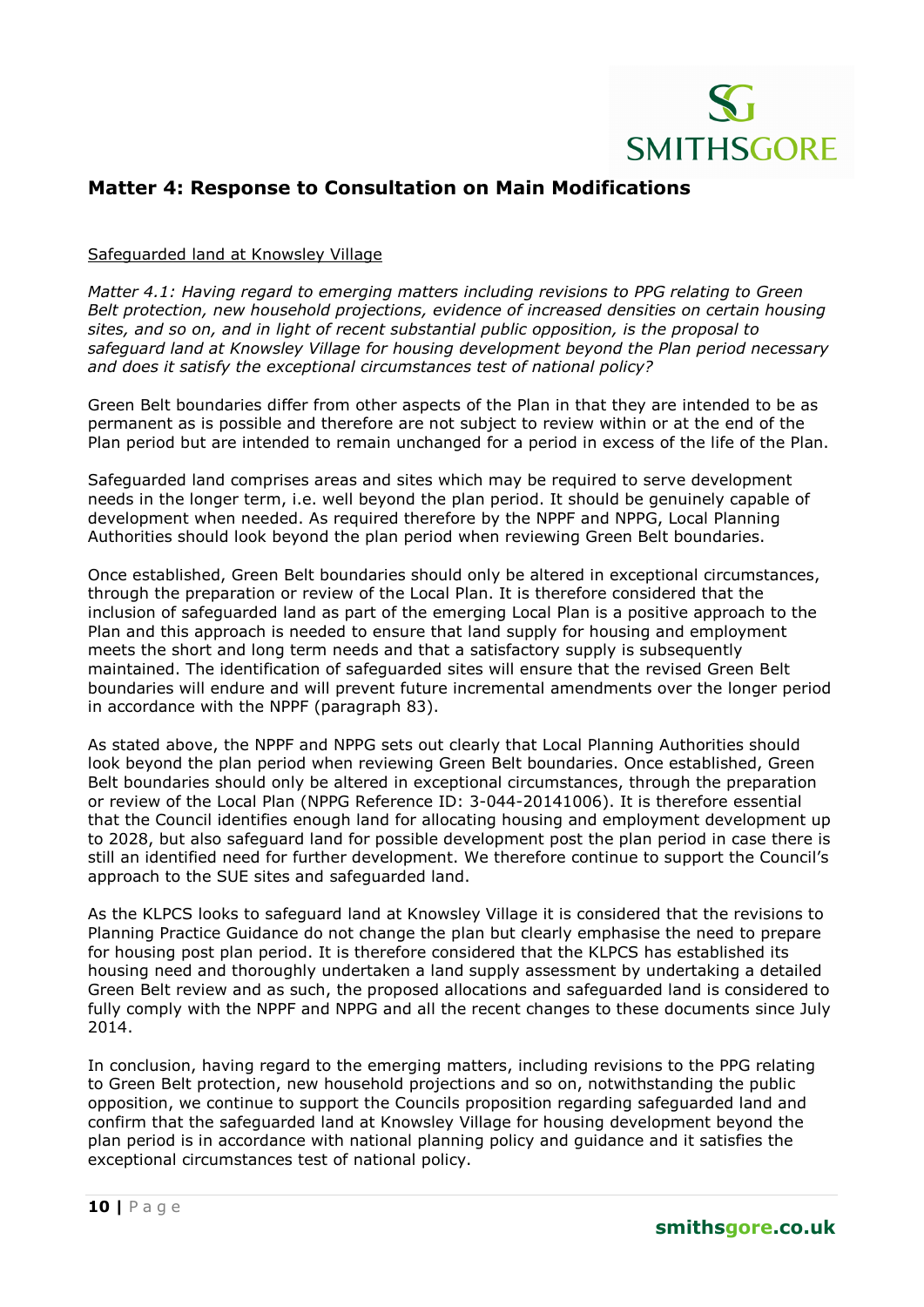

*Matter 4.2: Given the representation submitted by Lord Derby, does the proposal to safeguard land at Knowsley Village for longer term housing development have the full support of the land owner? Is all the land likely to be available for development beyond the Plan period?* 

Safeguarded land comprises areas and sites between the urban area and the Green Belt which may be required to meet longer-term development needs beyond the plan period without the need to alter the Green Belt boundary. The designation of such land therefore helps to strengthen the permanence of Green Belts, as set out in the NPPF and NPPG.

Planning permission for the development of this land will only be granted following a Plan Review which proposes the development of particular areas of Safeguarded Land.

Lord Derby recognises the need for more housing in the Borough and the Council's prerequisite to plan for the future needs of the area. As such, we confirm that land at Knowsley Village, identified as safeguarded land, is available for such use and that the landowner acknowledges that with such identification, the site is not to be allocated for development during this plan period, but to be deleted from the Green Belt to provide additional housing land post plan period, if deemed necessary by Knowsley Council.

However, in response to the previous public consultation, having regard to the views of residents of the village, Lord Derby reviewed the proposed number of dwellings at Knowsley Village. As such, Lord Derby would welcome a thorough assessment in respect of the proposed yield on the site when formally allocating this site for development in the future. Knowsley Council must ensure that any future development is the correct size for Knowsley Village and is proportionate to the settlement post 2028.

As such, we fully confirm that the proposal to safeguard land at Knowsley Village for longer term housing development has full support of the landowner.

#### Sustainable urban extension (SUEs)

*Matter 4.3: Having regard to emerging matters including revisions to PPG relating to Green Belt protection, new household projections, evidence of increased densities on certain housing sites, and so on, and in light of further public opposition, are the proposed SUEs at the following locations justified and consistent with national policy?* 

*(d) Knowsley Lane, Huyton* 

Whilst our client is the landowner of this site, Persimmon Homes has interest in the land and therefore, we confirm that we support all comments submitted by Permission in respect of the delivery of Knowsley Lane, Huyton.

Notwithstanding this, having regard to the emerging matters, including revisions to the PPG relating to Green Belt protection, new household projections and so on, notwithstanding the public opposition, we continue to support the allocation of Knowsley Lane, Huyton for mixed use development as an identified SUE site. It is considered the allocation of this site for mixed use is justified and consistent with national planning policy and guidance.